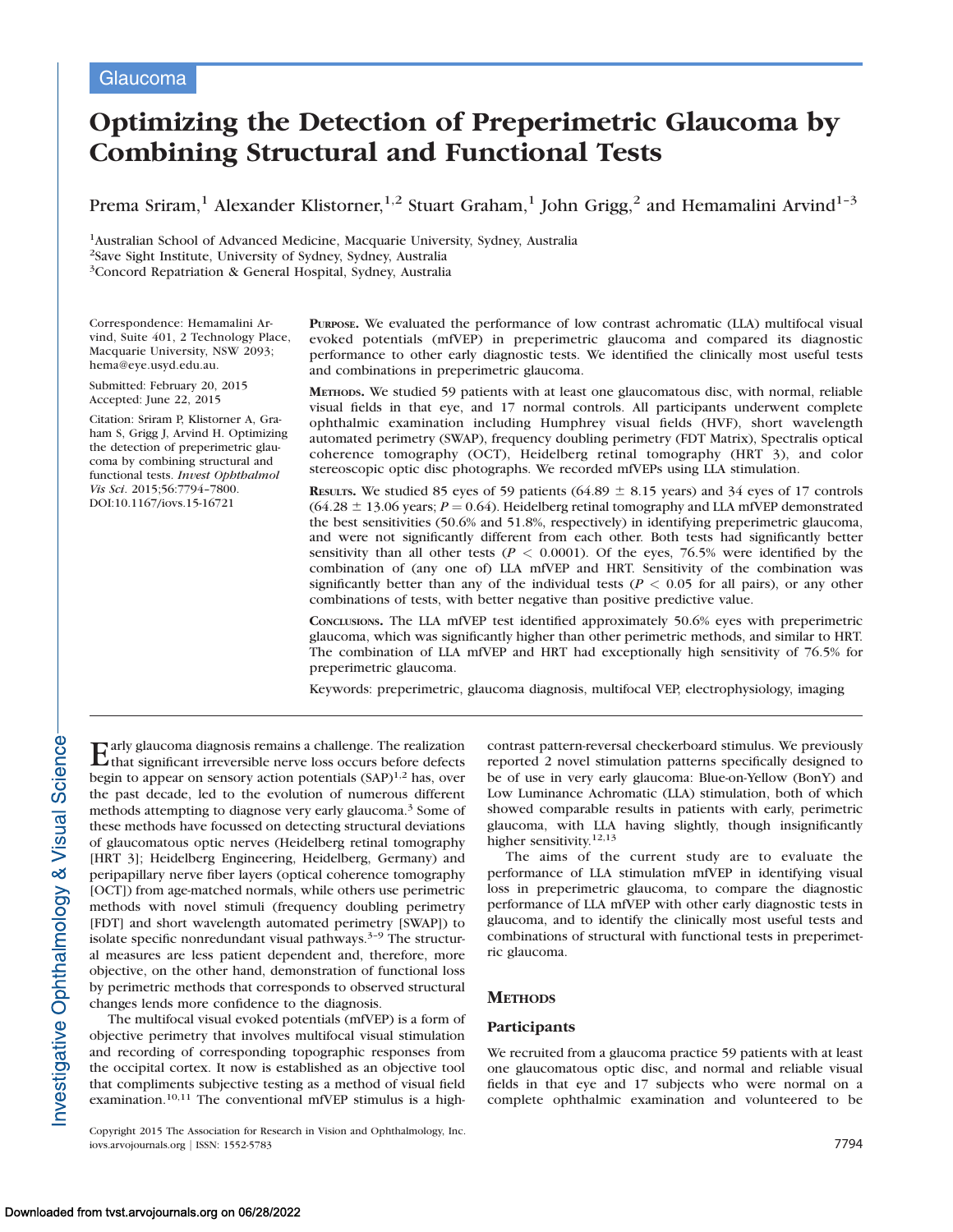

FIGURE 1. Low luminance achromatic stimulus pattern.

normal controls. Approval was obtained from the institutional review board. Written informed consent was obtained from all participants, and the study was conducted in accordance with the tenets of the Declaration of Helsinki.<sup>14</sup>

## Inclusion Criteria

Glaucoma Patients. Abnormal discs were identified based on one or more of the following criteria: definite focal rim notching, cup-disc asymmetry  $\geq 0.2$  with no disc size asymmetry, plus rim irregularity, and markedly thinner inferior than superior rim (representing violations of the ISNT rule<sup>15</sup>) of an eye with no abnormal disc configuration (e.g., tilting). Reliable (defined below) and normal SITA-Standard achromatic Humphrey 24-2 (Zeiss Humphrey Systems, Dublin, CA, USA) visual field in at least one eye with glaucomatous disc change on at least two occasions was required for inclusion. Normal visual fields were defined as those where the International Society for Geographic and Epidemiological Ophthalmology (ISGEO) visual field criteria for minimum abnormality were not met<sup>16</sup> (i.e., a cluster of three abnormal patients at  $P < 5\%$  with one of them at  $P < 2\%$  and Glaucoma Hemifield Test outside normal limits).

Normal Subjects. Participants with normal-appearing optic discs and completely normal and reliable visual fields were included in the study as controls.

#### Exclusion Criteria

Patients with significant cataract or other media opacities and/ or any other ocular abnormality were excluded. Significant cataract was defined as cataract causing visual acuity lesser than 6/9 after best correction, and/or any posterior subcapsular opacities (irrespective of Snellen acuity).

#### Tests

All subjects underwent visual acuity testing, subjective refraction, standard white on white perimetry (Humphrey 24-2, SITA-Standard), short wavelength automated perimetry (SWAP, 24-2 SITA-SWAP), FDT Matrix perimetry (24-2, full threshold), Spectralis OCT (Heidelberg Engineering), HRT 3, and color stereoscopic optic disc photographs. Multifocal VEP was recorded using low LLA stimulation.<sup>13</sup> The order of tests was randomized.

Subjective Perimetric Tests. White on white SAP and SWAP were performed using a Humphrey Field Analyzer (HFA; 24-2, SITA-Standard). Frequency doubling perimetry was performed with the FDT Humphrey Matrix (Carl Zeiss Meditec, Dublin, CA, USA) using the 24-2 full-threshold strategy. Sensory action potential and SWAP were performed with near correction in place. A test was considered reliable if fixation losses were fewer than 20% and false-positive and falsenegative rates were lower than 33% (rates of reliability fixed by the perimeter software). Unreliable tests were repeated. Abnormal tests were defined by the presence of a cluster of 3 or more abnormal points at  $P < 5\%$  with at least one point lower than  $P < 1\%$  on the pattern deviation plot, and Glaucoma Hemifield Test outside normal limits.

Retinal Nerve Fiber Layer (RNFL) Imaging. The Spectralis spectral-domain OCT (SD-OCT; software v. 5.3.3.0) was used to obtain RNFL thickness measurements. The highresolution protocol was used, obtaining 1536 A-scans from a 3.45-mm circle centered at the optic disc. Images with quality score >25 dB (range, 0-40 dB) were considered acceptable. For each sector of RNFL (superonasal, superotemporal, inferonasal, inferotemporal, nasal, and temporal), the Spectralis SD-OCT software provided a classification of thickness (within normal limits, borderline, and outside normal limits) based on the comparison with an internal normative database. The parameter was classified as within normal limits if its value fell within the 95% confidence interval (CI) of the healthy, agematched population. A ''borderline'' result indicated that the value was between the 99% and 95% CI, and an ''outside normal limits'' result indicated that the value was lesser than the 99% CI. Abnormality in this study was defined as any sector with RNFL thickness < 99% CI.

Optic Disc Imaging. The Heidelberg Retinal Tomograph III (HRT-III; Heidelberg Explorer Software v. 1.5.10.0; Heidelberg Engineering) was used to acquire confocal scanning laser ophthalmoscopy (CSLO) images in the study. Good images required a focused reflectance image with a standard deviation not greater than 50 μm. The Moorefield's Regression Analysis (MRA) provided a classification for each disc sector (similar to Spectralis OCT) and was classified as within normal limits, borderline, and outside normal limits. Only the MRA was used for analysis in this study. As for OCT, all borderline values were considered normal.

Multifocal Visual Evoked Potentials. Multifocal VEPs were recorded under low LLA stimulation. The visual stimulus was generated on a 19-inch high-resolution LCD display (LG L1954, response time 2 ms; LG Electronics, Seoul, South Korea) with a refresh rate of 60 Hz. All subjects were refracted optimally for near and seated 30 cm from the display. All recordings were conducted monocularly, right eye first.

LLA Stimulus<sup>13</sup> (Fig. 1). A low LLA mfVEP stimulus paradigm based on sparse stimulus presentation<sup>10</sup> was used. The stimulus consisted of a cortically scaled dartboard pattern of 58 segments: 56 segments were arranged in 5 concentric rings (eccentricities  $1^{\circ}$ -2.5°,  $2.5^{\circ}$ -5°,  $5^{\circ}$ -10°,  $10^{\circ}$ -16°, and  $16^{\circ}$ - $24^{\circ}$ ), and 2 segments straddled the horizontal nasally ( $24^{\circ}$ -33 $^{\circ}$ ). A fixation target occupied the central  $1^\circ$ . Each segment contained a  $4 \times 4$  grid of gray checks scaled proportional to segment size (luminance,  $20 \text{ cd/m}^2$ ), which appeared briefly on a lighter gray background (luminance,  $125 \text{ cd/m}^2$ ) according to a pseudorandom binary sequence. The temporal characteristics of the stimulus have been detailed previously.<sup>17</sup> Briefly, the pseudorandom sequence had a total length of 440 elements and consisted of 2 types of elements (elements 0 and 1) distributed pseudorandomly. Each element of the sequence lasted nine frames of the monitor  $(16.67 \times 9) = 150 \text{ ms}$ . Element 1 of the binary sequence was represented by two consecutive states: a pattern-on (checkerboard blue-and-yellow pattern)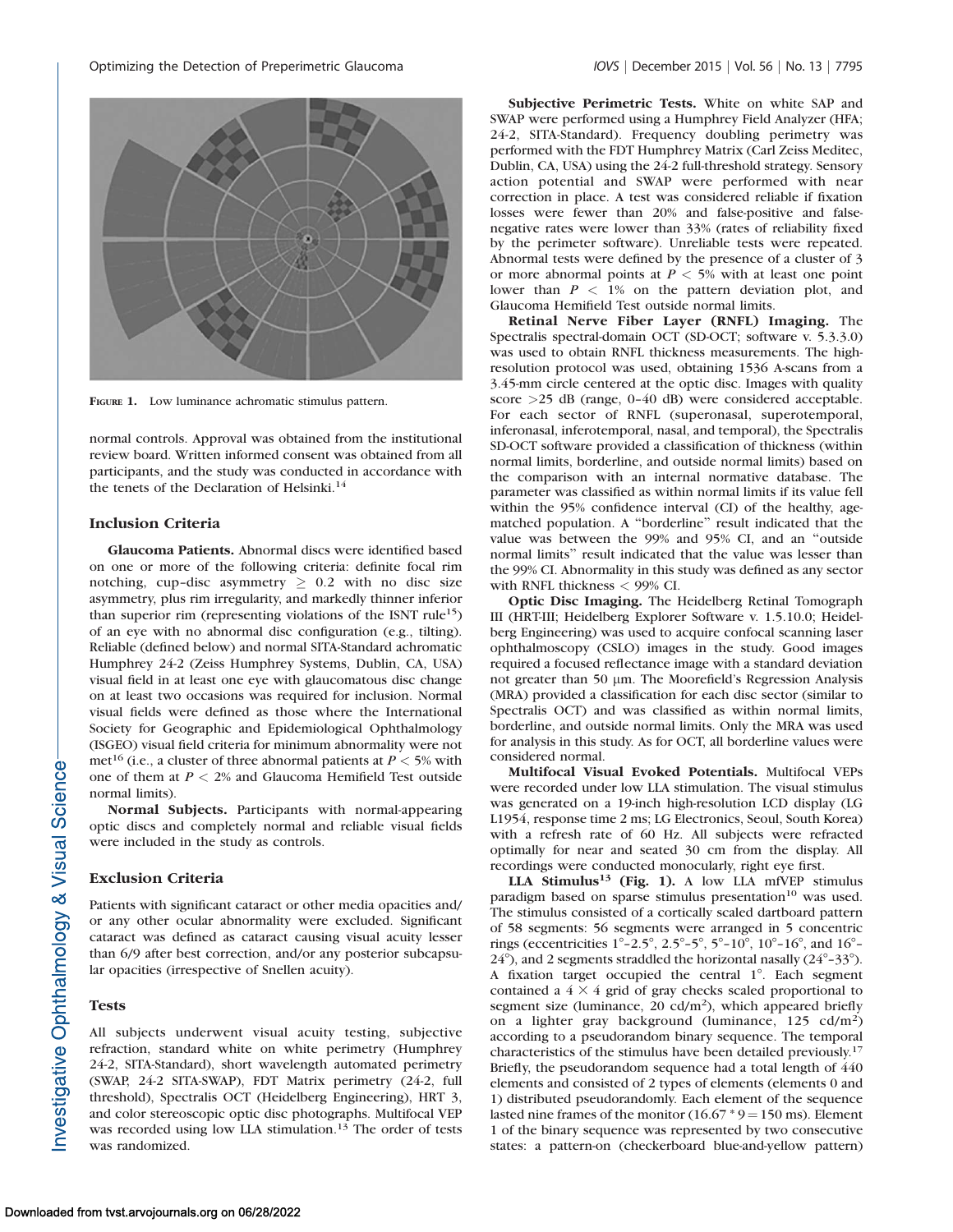TABLE 1. Sensitivity of Tests

| <b>Test</b>     | Sensitivity, $n$ $(\%)$ | P Value* |  |
|-----------------|-------------------------|----------|--|
| <b>SWAP</b>     | 18(21.2)                | < 0.0001 |  |
| FDT-matrix      | 16(18.8)                | < 0.0001 |  |
| LLA mfVEP       | 43(50.6)                |          |  |
| <b>HRT</b>      | 44(51.8)                | 1.00     |  |
| OCT, Spectralis | 20(23.5)                | < 0.0001 |  |

\* P value compared to LLA calculated using McNemar test.

state, which lasted two frames, and a pattern-off (diffuse illumination of the entire segment with a light gray color) state, which lasted seven frames. For the element 0 of stimulating sequence, the pattern-off state (diffuse yellow illumination) was active for all nine frames of the element.

Recording.13 Four gold-cup electrodes (Grass Technologies, Warwick, RI) placed in a custom-built electrode holder were used for bipolar recording: two electrodes positioned 4 cm on either side of the inion, one electrode in the midline 2.5 cm above the inion, and one electrode 4 to 5 cm below the inion.<sup>18</sup> Electrical signals were recorded along four channels, as the difference between superior and inferior, left and right, and obliquely between left and inferior, and between right and inferior electrodes. The ground electrode was placed on an ear lobe. The visual evoked responses were amplified 100,000 times (sampling rate, 512 Hz) and bandpass filtered (1–20 Hz). Recording of each eye lasted 5 to 7 minutes depending on the number of runs required to maximize signal-to-noise ratio. All recordings were performed monocularly. The custom designed software correlated the electrical responses with the stimulus appearance and assigned signals to the corresponding segments. This software also scaled the responses to the background electroencephalogram to reduce the interindividual variability, as described previously.19

#### Analysis<sup>13</sup>

For every segment, the largest peak-to-trough amplitude for each wave within the interval of 60 to 200 ms were determined for each channel. The wave of maximal amplitude from each segment in the field from the four channels was selected automatically, and the software created a combined topographic map. The difference in intereye amplitude for each segment (except the nasal step region) also was calculated and this was compared to the intereye difference in the normal database for each segment. The asymmetry plot was eye-specific; that is, only the eye with lower amplitude was flagged as abnormal, not the other eye. Asymmetry plots were generated for each eye. The two segments constituting the nasal step did not have corresponding segments in the contralateral eye, and, therefore, were not included for asymmetry analysis. Areas of amplitude asymmetry were documented by constructing an asymmetry probability plot. A visual defect for mfVEPs was defined as a cluster of three or more abnormal segments on the amplitude deviation or intereye asymmetry deviation plots with  $P < 0.02$ , with at least one of them with  $P < 0.01$ , or two or more zones with P < 0.005 on the asymmetry deviation plot.

#### Photographs

Sequential stereo-photographs  $(20^{\circ},$  centered on the optic disc) were taken under dilation with a digital fundus camera (Zeiss VISUPAC 450). Two glaucoma specialists, who were masked to clinical information and to each other's findings, graded the optic disc photographs.



FIGURE 2. Comparison of perimetric tests. Upper left circle includes all eyes positive on LLA mfVEP; upper right circle includes all eyes positive on SWAP perimetry; bottom circle includes all eye spositive on frequency doubling perimetry.

Both examiners confirmed eligibility based on definition; identified the location of glaucomatous rim changes as right superior, right inferior, left superior and/or left inferior; and identified the location of the worst rim (out of four). Agreement between the two observers was very good ( $\kappa$  = 0.86). Differences were resolved by discussion.

## **RESULTS**

#### **Demographics**

Glaucoma Patients. We recruited 85 eyes of 59 patients with glaucoma satisfying all inclusion criteria in at least one eye. Mean age of participants was  $64.89 \pm 8.15$  years and 28 were women. All patients had binocular disc changes, and a normal visual field in at least one eye (which was the eye[s] included for analysis). Average HFA MD of included eyes was  $-0.4 \pm 1.5$  dB, average MD on SWAP was  $-1.9 \pm 3.41$  dB, and on FDT-Matrix it was  $-1.41 \pm 3.3$  dB. For all structural and perimetric tests, only defects topographically corresponding to disc changes were considered for analyses.

Controls. A total of 34 eyes of 17 control subjects (10 women, 7 men) who satisfied the inclusion criteria for controls also were included. Mean age of the controls was  $64.28 \pm$ 13.06 years. There was no significant difference in age between the glaucoma patients and controls ( $P = 0.64$ ).

Table 1 summarizes sensitivities of all the diagnostic tests. Heidelberg retinal tomographyT and LLA mfVEP demonstrated the best sensitivities in identifying patients with preperimetric glaucoma, and were not significantly different from each other. Both tests had significantly better sensitivity than all other tests (Table 1).

As inferred from the Venn diagram above (Fig. 2), LLA mfVEP identified 43 of 50 (86%) eyes identified with any functional defect (corresponding to disc changes). In 39 eyes, no functional defect was demonstrated on any of the three perimetric tests.

Comparing LLA mfVEP with the other objective tests, that is, HRT and OCT (Fig. 3), LLA mfVEP performed significantly better than OCT and comparably with HRT in terms of sensitivity. Of 43 eyes, 22 (51.2%) positive on LLA also were positive on HRT and 22 of 44 eyes (50%) positive on HRT also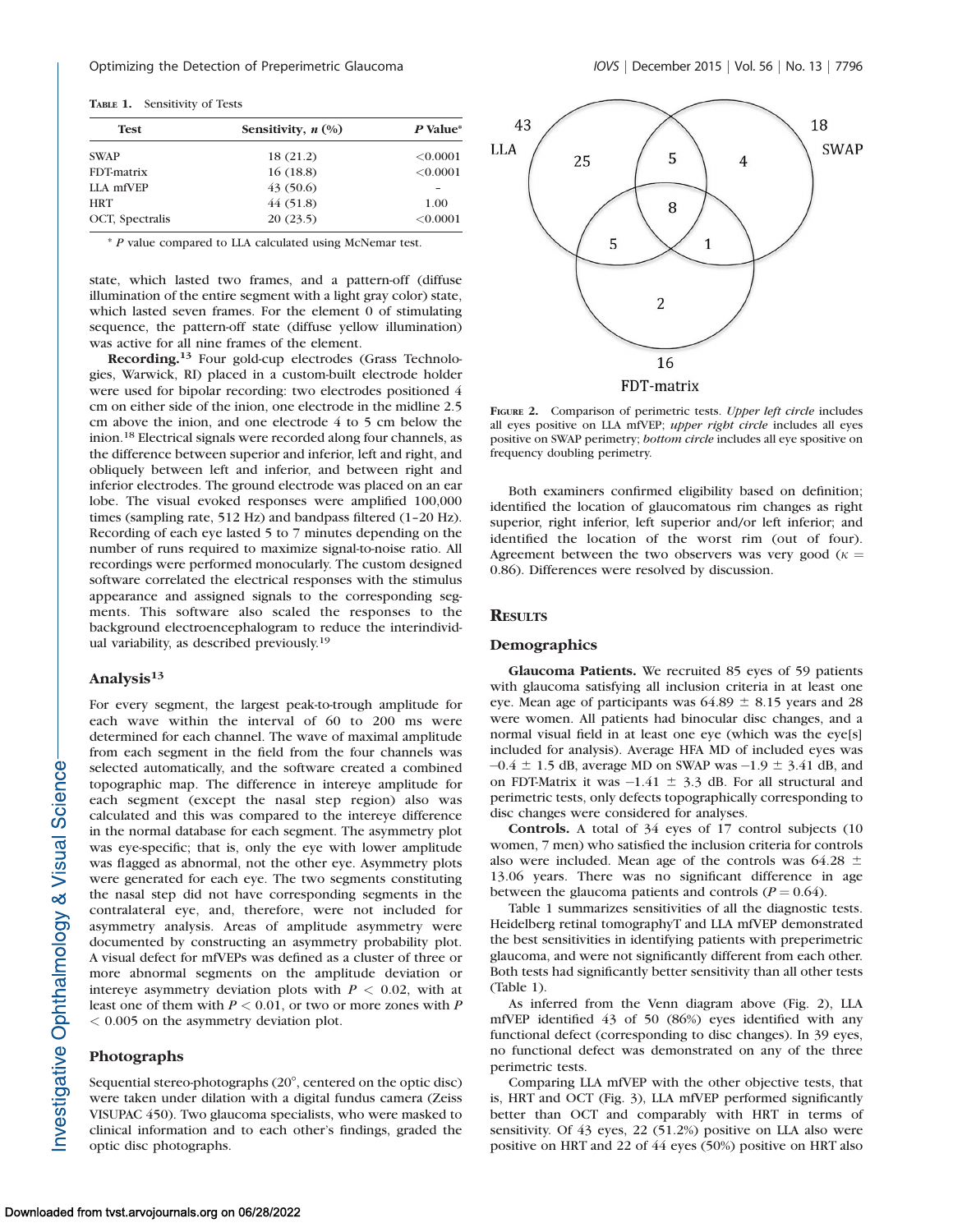

FIGURE 3. Comparison of LLA mfVEP, HRT, and OCT. Upper left circle includes all eyes positive on LLA mfVEP; upper right circle includes all eyes positive on OCT; bottom circle includes all eyes positive on HRT.

were positive on LLA mfVEP; 22 eyes (25.8%) were positive on both.

Specificity was highest for OCT; however, there was no significant difference in specificities of any of the individual tests (Table 2); 67/85 (78.8%) eyes were identified by the combination of all three tests (i.e., positive on any one or more tests; Fig. 4).

Average disc area (as measured by HRT) was  $2.14 \pm 0.48$  $mm<sup>2</sup>$ .

## Combinations of Tests

In an attempt to improve diagnostic performance, combinations of one structural with one functional test were examined. The criterion for positivity was at least any one test yielding a positive result.

Of 85 eyes, 65 (76.5%) were identified by the combination of (any one of) LLA mfVEP and HRT. Sensitivity of the combination was significantly better than any of the individual tests ( $P < 0.05$  for all pairs), or any other combinations of tests. Specificity of this combination was lower than that of the individual tests, although the loss of specificity was not statistically significant (McNemar's test).

TABLE 2. Sensitivities, Specificities, Positive and Negative Predictive Values of Individual Tests and Combinations

| <b>Test</b>     | Sensitivity<br>$n \left(\frac{0}{0}\right)$ | Specificity,<br>$\frac{0}{0}$ | $PPV^*$ | $NPV^*$ |
|-----------------|---------------------------------------------|-------------------------------|---------|---------|
|                 |                                             |                               |         |         |
| FDT-matrix      | 16(18.8)                                    | 97.05                         | 0.81    | 0.64    |
| LLA mfVEP       | 43(50.6)                                    | 91.18                         | 0.79    | 0.75    |
| <b>HRT</b>      | 44(51.8)                                    | 88.23                         | 0.75    | 0.73    |
| OCT, Spectralis | 20(23.5)                                    | 100                           | 1       | 0.66    |
| $LLA + HRT$     | 65(76.5)                                    | 82.35                         | 0.74    | 0.84    |
| $LLA+OCT$       | 49(57.65)                                   | 91.18                         | 0.81    | 0.76    |
| $SWAP+OCT$      | 33 (38.82)                                  | 85.29                         | 0.64    | 0.68    |
| SWAP+HRT        | 51 (60.00)                                  | 76.47                         | 0.63    | 0.74    |
| MATRIX+OCT      | 30 (35.29)                                  | 97.06                         | 0.89    | 0.69    |
| MATRIX+HRT      | 51 (60.00)                                  | 85.29                         | 0.73    | 0.76    |

\* Positive and negative predictive values calculated for prevalence of 40%.

## Predictive Values

Positive and negative predictive values were calculated for the individual tests as well as combinations. Assuming that the prevalence of early glaucoma among referrals for suspect discs is roughly two of five, or 40%, PPV and NPV were calculated for that prevalence.

As a single test, the OCT had the best PPV (100%), while LLA mfVEP and HRT had similar NPVs (75% and 73%).

The combination of LLA+HRT (any one test positive) had the best NPV among all tests and test combinations put together (84%). The best PPV (89%) for combinations was seen for the combination of Matrix  $+$  OCT.

# **DISCUSSION**

In a previous study published in 2009, we examined the diagnostic performance of Blue-on-Yellow pattern onset stimulation and mfVEP in preperimetric glaucoma, and reported nearly 50% sensitivity.12 Subsequently, to elucidate the mechanism for the effective performance of BonY stimulation (whether luminance or chromatic properties) we compared the sensitivities of pattern-onset high luminance achromatic (HLA), LLA (an achromatic stimulus with luminance contrast similar to the BonY stimulus), and BonY stimulation in a group of patients with early but perimetrically proven glaucoma ( $MD < 6$  dB) and found that LLA was similar to BonY, and both performed significantly better that HLA stimulation.<sup>13</sup> The current study examined the diagnostic performance of LLA mfVEP in preperimetric glaucoma, and also compared it to other commonly used early diagnostic methods in glaucoma.

We found that LLA mfVEP had almost the same sensitivity as HRT, with slightly, though not significantly, better specificity. The advantage of the LLA mfVEP over the HRT, however, is that it is a functional test that is able to demonstrate loss of visual function, lending more confidence to the diagnosis of glaucoma, particularly while contemplating therapy. The demonstration of visual defects, which corresponded topographically to disc changes, added further confidence to the diagnosis. Currently available alternative methods of demonstrating visual field defects in preperimetric glaucoma, that is, SWAP and FDT, demonstrated sensitivities of 21.2% and 18.8%, respectively, similar to what has been reported previously.<sup>20</sup> The LLA mfVEP demonstrated much higher sensitivity (50.6%), which is a fairly high value considering that we are dealing with glaucoma that is so early that defects have not yet been demonstrated on conventional SAP.

In a previous study, where we examined the LLA stimulus for the first time and compared it to high contrast stimulation, we demonstrated that the LLA mfVEP identified defects in 90% eyes with early perimetric glaucoma (MD  $<$  6 dB), with 96% specificity. It performed significantly better than the achromatic high contrast stimulus. Multifocal VEP responses to achromatic stimulation saturate at approximately 40% to 50% luminance contrast, $2^{1-23}$  which is similar to what we used in this study for LLA. Response at this level of luminance contrast has been described previously to have predominant magnocellular contributions. The parvocellular pathway, which constitutes approximately 80% of retinal ganglion cells is responsible for processing of high contrast, low temporal, and high spatial frequency information (achromatic high luminance contrast stimuli) while the magnocellular pathway conveys information about low contrast and low spatial frequency achromatic images, and has higher temporal resolution. For subjective functional tests, using stimuli that preferentially target the magnocellular pathways, has been shown to enable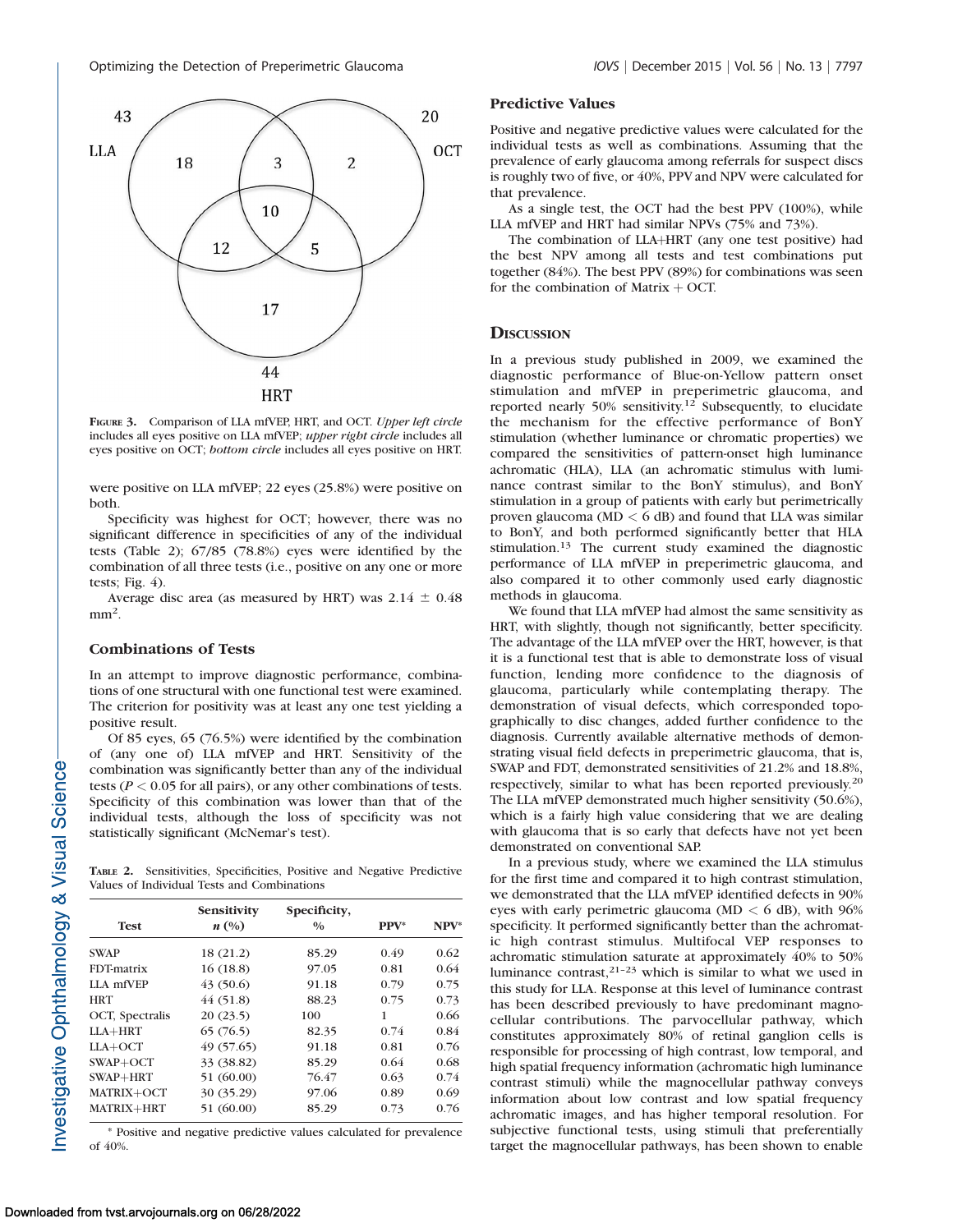$\frac{1}{2}$ 

 $rac{1}{102}$ 

 $\frac{0}{24}$ 

 $\frac{n}{124}$ M2

NS<br>76 TS<br>97

IŽ.

12  $\mu$ 12

 $\ddot{\ddot{\phantom{z}}}\,$ 



FIGURE 4. Case example. Subject with left superior neuroretinal rim thinning, normal SAP, and frequency-doubling perimetry, corresponding changes on HRT, SWAP, LLA, and BonY mfVEP and borderline changes on OCT (considered normal for analysis in this study).

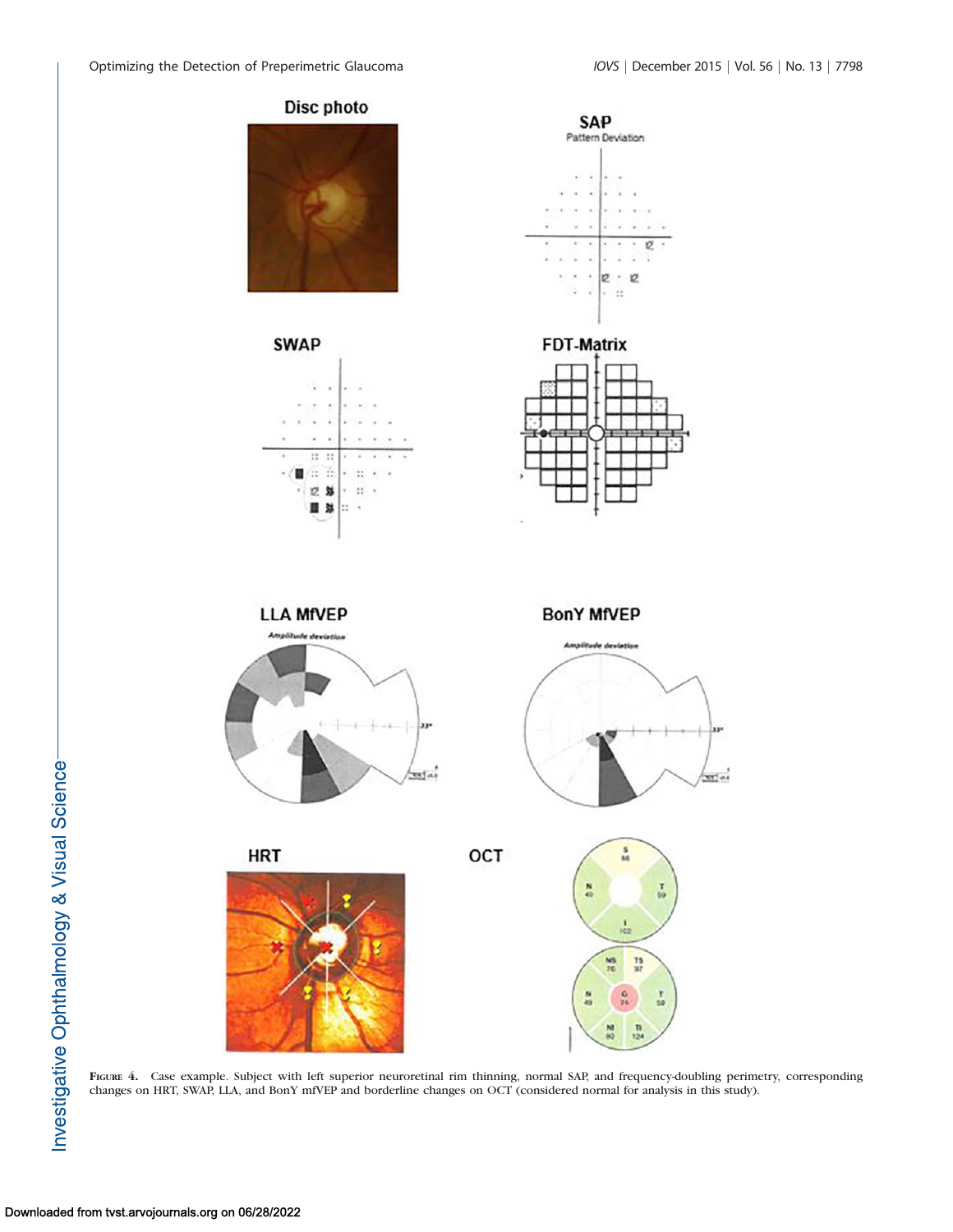earlier identification of  $scotomas^{24}$  due to lower functional redundancy in cells subserving these pathways,<sup>25,26</sup> since each of these pathways constitutes, on average, only approximately 10% of the ganglion cell population.27,28 This preferential stimulation of the magnocellular pathway may explain the excellent performance of the LLA stimulus.

The rationale for combining tests to examine their combined diagnostic performance was to try and maximize sensitivity. The combination of one structural with one functional test is commonly practiced and is feasible in most clinical situations. The combination of HRT and LLA mfVEP yielded the best sensitivity of 76.5% while maintaining 82.4% specificity. This combination also had the best negative predictive value of 84% (at a presumed glaucoma prevalence of 40%), and a PPV of 74%, meaning that when both tests are negative, there is an 84% chance that the eye is not glaucomatous, but that if one of the tests is positive, there is a 74% chance that the eye does have glaucoma. Therefore, this combination is of better value in ruling out disease when negative.

The best positive predictive value for any single test or combination was seen with the OCT, which was 100%. However, sensitivity of the test was quite low at 23%. Addition of FDT-Matrix to the OCT improved sensitivity to 35%, while reducing PPV to approximately 90%. This combination may be useful in situations where high PPV is desired, for example, while considering second or third line medications, or when the risks of treating inappropriately outweigh the risks of not treating early disease that may exist.

The fact that we defined abnormality in structural tests as "abnormal" rather than "borderline" classification may have unfairly limited the sensitivity of the Spectralis OCT, but may have favored the HRT, which is more dependent on cup shape. On the other hand one could argue that since the diagnosis was made on a clinical impression from a disc photo, it may reflect some overdiagnosis by us of physiologically large cups as preperimetric glaucoma.

Although the use of both eyes of the patients is not ideal from a statistical viewpoint, it represents a real-life situation that is very common. It is the nature and a fallacy of the asymmetry analysis that it is dependent on both eyes, in this study as well as in real life. However, the use of both eyes of patients, whether preperimetric in both eyes, or representing glaucoma perimetric changes in one eye, if anything, reduces the sensitivity of the technique resulting in underestimation of defects, never overestimation. This is because, if both eyes were affected, but one eye more than the other, as happens typically in glaucoma, the lesser affected eye could be flagged as normal by the asymmetry analysis even though it is not really normal, just lesser affected. Unless amplitude analysis identifies the defect, that particular defect will be missed. There is no way asymmetry analysis will overdiagnose glaucoma in this situation, it will only underdiagnose. However, as already mentioned, bilaterality and asymmetry are inherent attributes of the disease, and preperimetric glaucoma more often than not is present in contralateral eyes of patients with perimetric glaucoma in one eye, and the purpose of the study was to examine the utilities of these tests in real-life situations.

It also was not ideal to use both eyes of control patients. This was done for logistic reasons. However, again this actually reduced specificity of the test rather than increased it. One subject had bilateral scotomas as a result of cortical convolutions, which was counted as a defect nevertheless for specificity calculations, therefore as two defects even though they existed in the same subject.

Preperimetric glaucoma is a challenging clinical situation, and its management is rendered more difficult by the imperfections of diagnostic tests currently available. The strength of the current study, however, is its focus on clinical relevance of results of these tests. The results of this study are directly applicable to clinical situations. The combinations of tests studied are feasible in most situations, and most clinicians would use a combination of at least one structural and one functional test for baseline evaluation and follow-up of these patients.

In conclusion, LLA mfVEP identified 50.6% eyes with preperimetric glaucoma, which was significantly higher than other perimetric methods, and similar to the HRT. The combination of LLA mfVEP and HRT had exceptionally high sensitivity of 76.5% for preperimetric glaucoma and better negative than positive predictive value. The OCT had very high specificity and PPV, with, however, significantly lower sensitivity. The Matrix-OCT combination had somewhat better sensitivity at 35.3%, and high PPV (90%). Longitudinal studies of these patients are currently underway to examine how the different tests predict the future conversion of preperimetric to perimetric glaucoma.

### Acknowledgments

The authors thank Andrew James for help with implementing the pattern-pulse stimulus developed under a materials transfer agreement with the Australian National University, Canberra.

Supported by National Health and Medical Research Council (NHMRC; Canberra, Australia) Grant No. 570959.

Disclosure: P. Sriram, None; A. Klistorner, P; S. Graham, P; J. Grigg, None; H. Arvind, None

### **References**

- 1. Quigley HA, Dunkelberger GR, Green WR. Retinal ganglion cell atrophy correlated with automated perimetry in human eyes with glaucoma. Am J Ophthalmol. 1989;107:453-464.
- 2. Kerrigan-Baumrind LA, Quigley HA, Pease ME, et al. Number of ganglion cells in glaucoma eyes compared with threshold visual field tests in the same persons. Invest Ophthalmol Vis Sci. 2000;41:741–748.
- 3. Langenegger JS, Funk J, Toteberg-Harms M. Reproducibility of retinal nerve fibre layer thickness measurements using the eye tracker and the retest function of Spectralis SD-OCT in glaucomatous and healthy control eyes. Invest Ophthalmol Vis Sci. 2011;52:3338–3344.
- 4. Jonas JB, Gusek GC, Naumann GO. Optic disc, cup and neuroretinal rim size, configuration and correlations in normal eyes. Invest Ophthalmol Vis Sci. 1988;29:1151–1158.
- 5. Gupta N, Weinreb RN. New definitions of glaucoma. Curr Opin Ophthalmol. 1997;8:38–41.
- 6. Sit AJ, Medeiros FA, Weinreb RN. Short-wavelength automated perimetry can predict glaucomatous standard visual field loss by ten years. Semin Ophthalmol. 2004;19:122–124.
- 7. Racette L, Sample PA. Short-wavelength automated perimetry. Ophthalmol Clin North Am. 2003;16:227–236.
- 8. Anderson AJ, Johnson CA. Frequency-doubling technology perimetry. Ophthalmol Clin North Am. 2003;16:213–225.
- 9. Kogure S, Toda Y, Tsukahara S. Prediction of future scotoma on conventional automated static perimetry using frequency doubling technology perimetry. Br J Ophthalmol. 2006;90: 347–352.
- 10. Arvind H, Klistorner A, Graham S, Grigg J, Goldberg I, Billson FA. Dichoptic stimulation improves detection of glaucoma with multifocal visual evoked potentials. Invest Ophthalmol Vis Sci. 2007;48:4590–4596.
- 11. Balachandran C, Graham SL, Klistorner A, Goldberg I. Comparison of objective diagnostic tests in glaucoma –